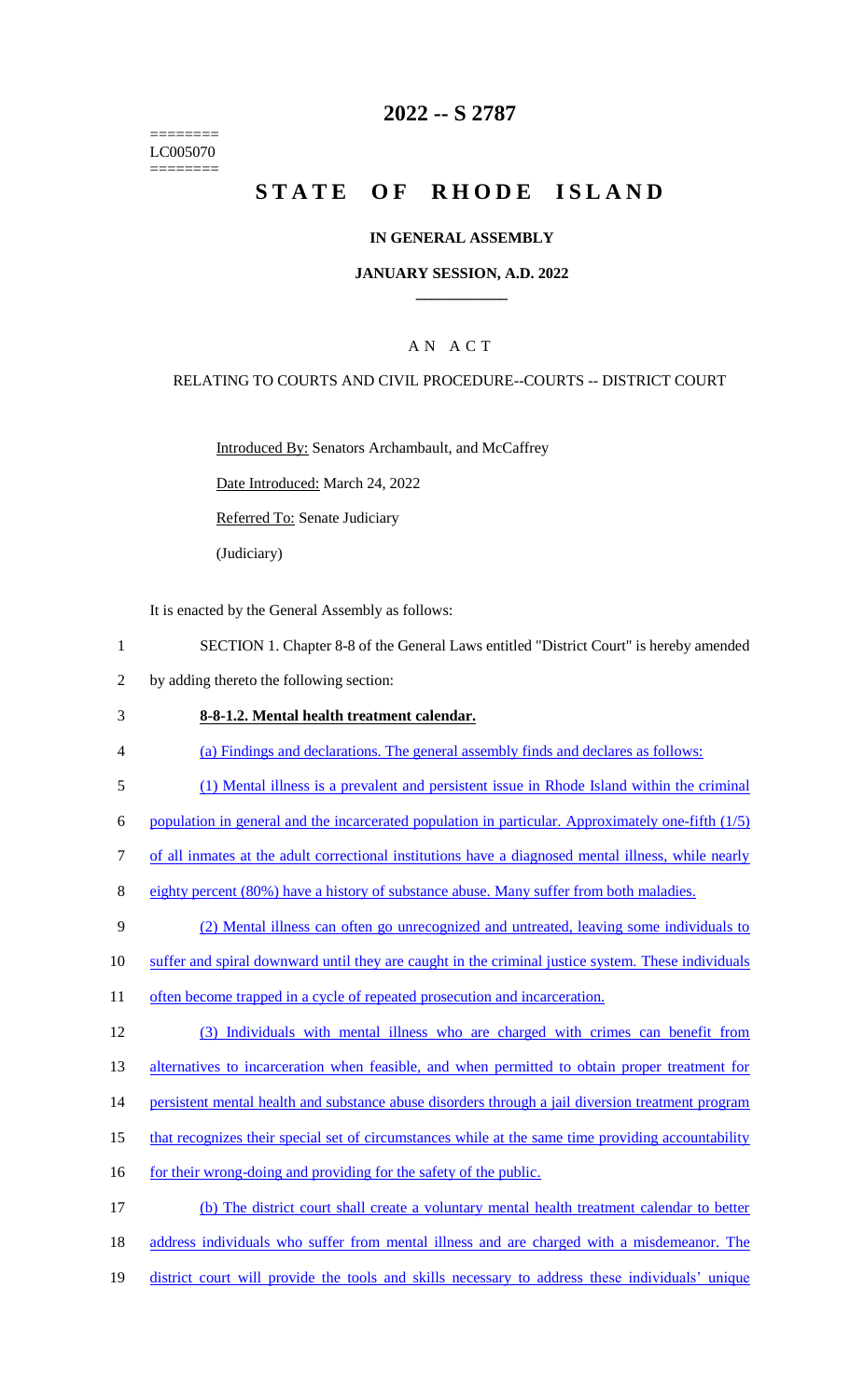- 1 challenges thus helping them develop the insight needed to reintegrate successfully into society and
- 2 maintain a productive and law-abiding lifestyle within the community.
- 3 (c) There shall be established, funded and staffed a mental health alternative sentencing 4 and treatment calendar within the jurisdiction of the district court for hearing, addressing and 5 disposing of certain misdemeanor offenses in an effort to direct eligible defendants into a court 6 program that integrates support and treatment plans with the judicial process, potentially resulting 7 in alternatives to traditional prosecution, sentencing and incarceration; reducing the risk of 8 recidivism; realizing cost savings for the state and increasing public safety. Successful completion 9 may result in a full dismissal of charges or in reduced charges and alternative sentencing. The 10 mental health treatment calendar shall be overseen by a district court magistrate to be appointed 11 pursuant to § 8-8-16.2, subject to an appropriation made by the general assembly. 12 (d) The chief judge of the district court shall create a mental health treatment calendar in 13 the district court and shall assign a district court magistrate and associated personnel to the extent 14 necessary to hear and decide all criminal actions involving offenses committed by defendants 15 accepted into the program. [The calendar shall be called the mental health treatment calendar.] 16 (e) An eligible defendant is any person who stands charged in a district court complaint 17 with one or more misdemeanors, and: 18 (1) Suffers from a mental, behavioral or emotional disorder resulting in serious functional 19 impairment which substantially interferes with or limits one or more major life activities; and 20 (2) Is determined by the court to be appropriate for participation in the mental health 21 treatment calendar. 22 (3) An individual's history of substance and alcohol abuse may also be considered to the 23 extent necessary to make a proper diagnosis of a co-occurring disorder. 24 SECTION 2. This act shall take effect upon passage.

======== LC005070 ========